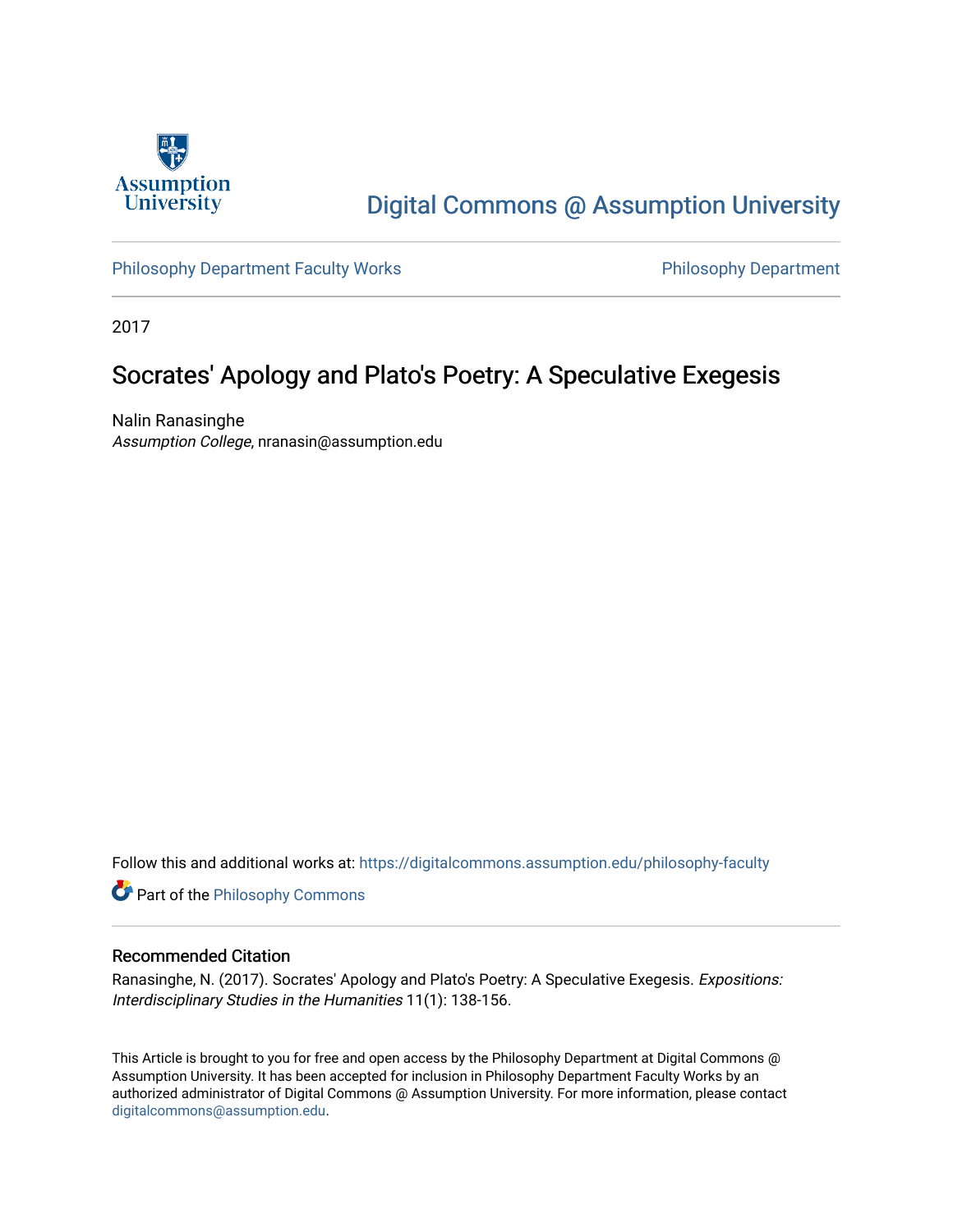# **Socrates' Apology and Plato's Poetry: A Speculative Exegesis**

NALIN RANASINGHE

*Assumption College* 

"*Poetry makes nothing happen*"

 $-W$ . H. Auden<sup>1</sup>

Everybody knows that Socrates and Plato hated the poets. This is distressing enough but a literal reader of Plato's *Republic* could conclude that the truth is even worse. Socrates seemingly seeks to banish the toxic power of poetry from his ideal city. If humans were to be good and happy, they had to be saved from contact with reality and fed on what Plato shamelessly called noble lies by a proto-totalitarian regime.

This canard or some version of it has been leveled against Plato for three millennia. It is the basis for a grand coalition of anti-Platonists that unites the last pre-Socratic Aristotle (its originator) with positivists and materialists on the left and religious thinkers on the right. While atheists on the left despise Plato's idealism, the religious right attacks him for offering souls salvation outside their Law, Church, or Umma.

While these matters clearly deserve to be addressed at far greater length than that afforded to this article, it is possible to show here and now, with close and constant reference to the *Apology*, that Socrates' so-called quarrel or disagreement with the poets actually has to do with matters that have far more to do with the misuse and afterlife of poetry than with poetry itself. Only after this is it possible to turn to the *Republic* and see why Plato's Socrates spoke as he did to impressionable Glaucon.<sup>2</sup>

But before closely reading relevant parts of his *Apology* to find Socrates' true views on the place of poetry, we must know what he had in mind when he spoke of poetry. Only then can we distinguish between (a) the poetic reality of Classical Athens that Socrates' dialectic and Plato's poetry sought to deconstruct, (b) the medieval union of elements from Aristotle's technical account of poetry and Augustine's intensely anti-political theology, and (c) today's solipsistic poetry and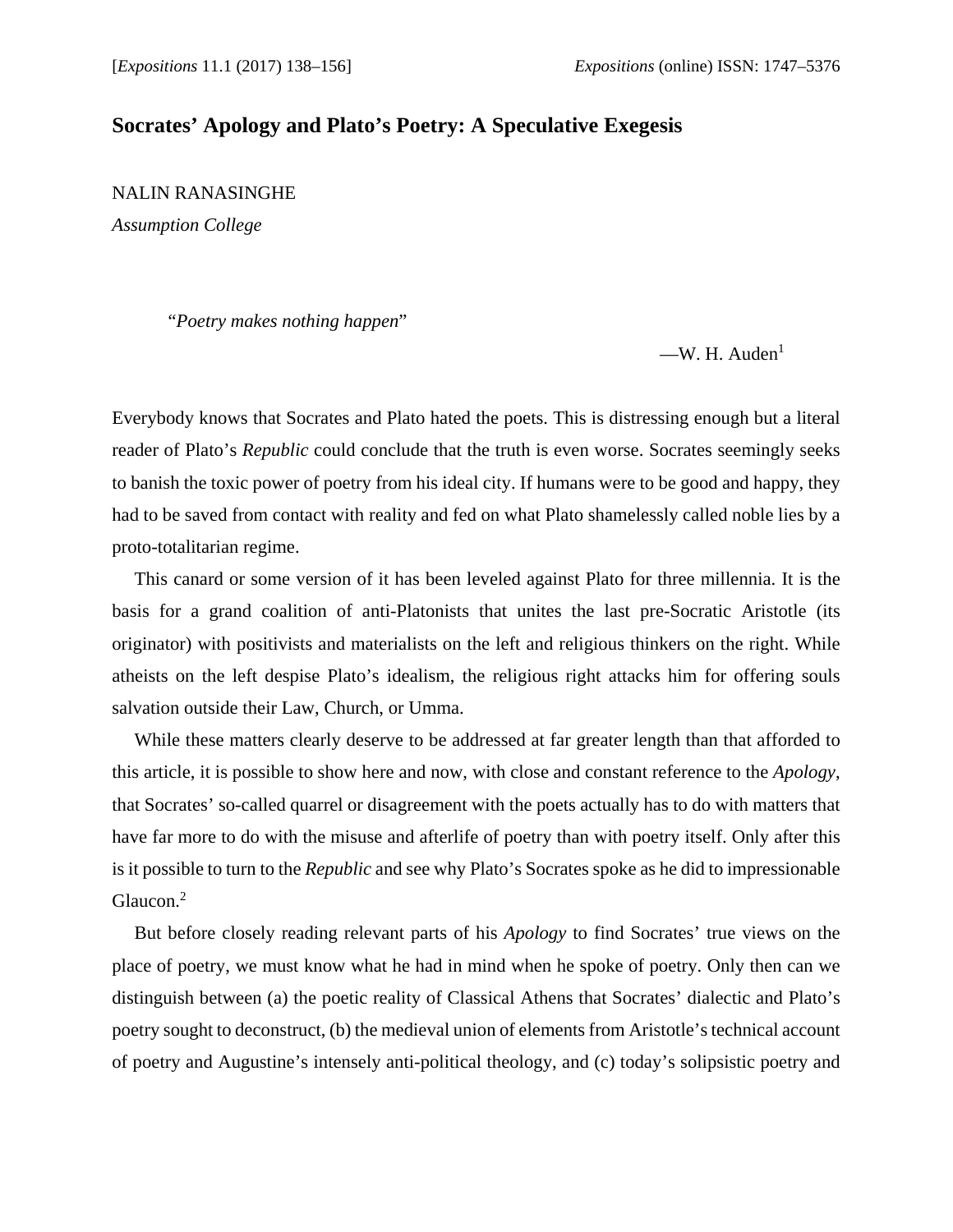its celebration of the lack or loss of meaning. This article only studies the first of these closely related topics. Its approach is as playfully speculative as the philosophic poetry it defends.

As we turn to the *Apology* it should first be noted that it is the only work that Plato stands behind himself. It thus seems to provide the best evidence of what Socrates and Plato truly believed; no other dialogue includes Plato in its dramatis personae. Indeed in the *Phaedo*, often seen as the founding text of Platonism, its author even explicitly states that he was absent due to illness (*Phaedo* 59b). But just as Plato was one of those who offered to pay Socrates' fine and guaranteed his continued literary immortality (*Apology* 38b), so too does he seem to vouch for the accuracy of his rendering of Socrates' Apology or defense speech. But this dialogue is not merely a certifiably true account of the trial; despite its seeming monologue-like form, it is actually a dramatic conversation between Socrates and a 500-man chorus of jurors standing for the city.

In other words, in a way both like and unlike all of the other dialogues, which seem to describe the education of a certain soul in a unique context by a Socrates made both young and beautiful by Plato's art (*Second Letter* 314c), and thus represent an ordeal or process of learning for one specific psychic regime, the *Apology* tells how an old and ugly Socrates confronted Athens itself and forced the city to see its diseased soul. Socrates controversially claimed to be the only living practitioner of the true political art (*Gorgias* 521d). The *Apology* will show him wash off the poet-painted beauty of the great city and condemn its splendid vices. I will try to show how reading Plato's *Apology of Socrates* as a dialogue between political poetry and philosophy sheds much needed light on the essence of both activities.

## **Furies and Judges**

By calling his judges "men of Athens" (*Apology* 17a) Socrates implies that their identity is formed not by their sworn role as individual jurors but by a de-forming prior influence they are all but helpless to withstand. He is trying to turn this angry, mindless swarm into specific souls capable of using Athena's gifts. In contrast to them, Socrates, whose name means something like "great enduring power," is more puzzled than possessed by this force, the persuasive rhetoric that his enemies have deployed against him. Yet, as we shall see, this very invulnerability to rhetoric will be seen as added evidence of his vicious estrangement from the city and its regnant pieties. While Socrates explicitly detaches himself from the litigious, fury-ridden mindset Aristophanes describes so well in his *Wasps*, his enemies and the vast majority of his jurors cannot separate their city from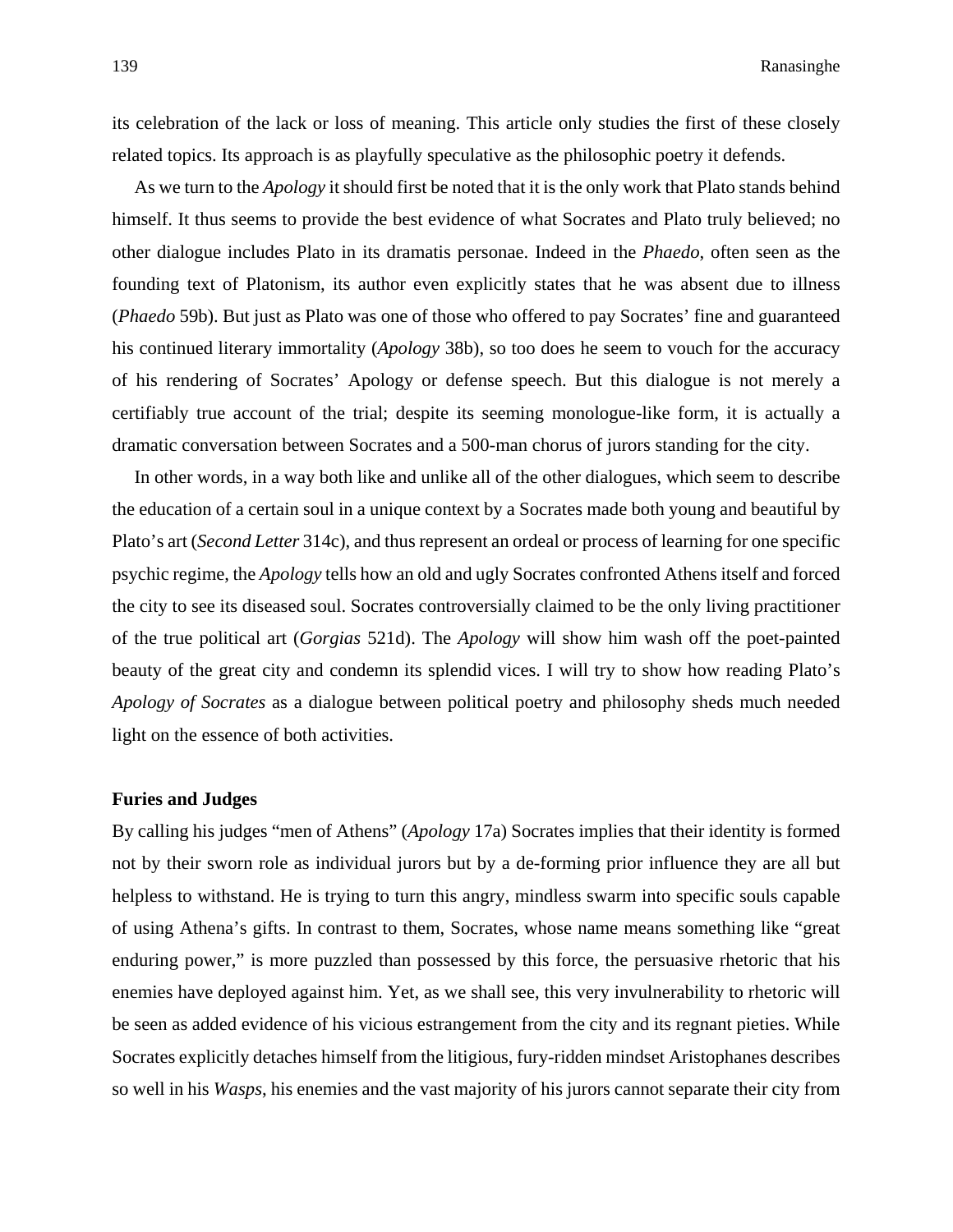these chthonic powers that play a centripetal role in its quest for justice. As the poet Aeschylus foresaw, the darker energies beneath the city were best projected beyond it by foreign wars (*Eumenides* 1006–9); once Athens was stripped of its ships, walls, and military resources, its Furies would return to divide the city against itself. Socrates is like Orestes in his tragic attempt to force these Furies to stand before the bar of reason.

By trying to expel these sacred powers from a hidden cave under the cave, Socrates threatens to unmake the foundations of the city and expose its fury-ruled poetry. This is the truest reason behind the charge of corruption made against him. While Plato speculated on this theme in the *Euthyphro*, 3 the words and acts of Socrates in the *Apology* give the best vantage on his views on the use and abuse of poetry.

When Socrates defends himself against the charge of corrupting the youth, the main basis for his defense consists in saying that his jury, and by extension Athens itself, is already corrupted (*Apology* 18b, 19e). He now seeks to reverse the effects of this prior corruption; this is rather like the procedure described in the *Statesman* where Zeus reverses the motion of the cosmos (*Statesman* 269c ff.) although the effects will only be felt in a glorified Athens created posthumously by Plato. But if Socrates is correct, how and why were the citizens of Athens corrupted? He seems to answer this by making explicit the earlier unwritten charges already made against him, most notably by Aristophanes (*Clouds* 225f; *Apology* 18c). Socrates exposes the basis for this fury against him by accusing himself, in the name of these Furies, of making the weaker argument stronger and investigating matters above the heavens and beneath the earth (*Apology* 19  $b-c$ ).

The procedure Socrates uses here is very much akin to the one he follows in his dialogues with single interlocutors. Once the origins of their implicit wisdom is brought out of the cave into daylight, these now apparent weaknesses may be critically examined and duly refuted. The only difference has to do with the great size of his jury. Since he cannot interrogate them all individually, Socrates himself must speak on their behalf. The jurors' rare silence here may be taken as tacit acceptance that Socrates framed these charges against himself fairly.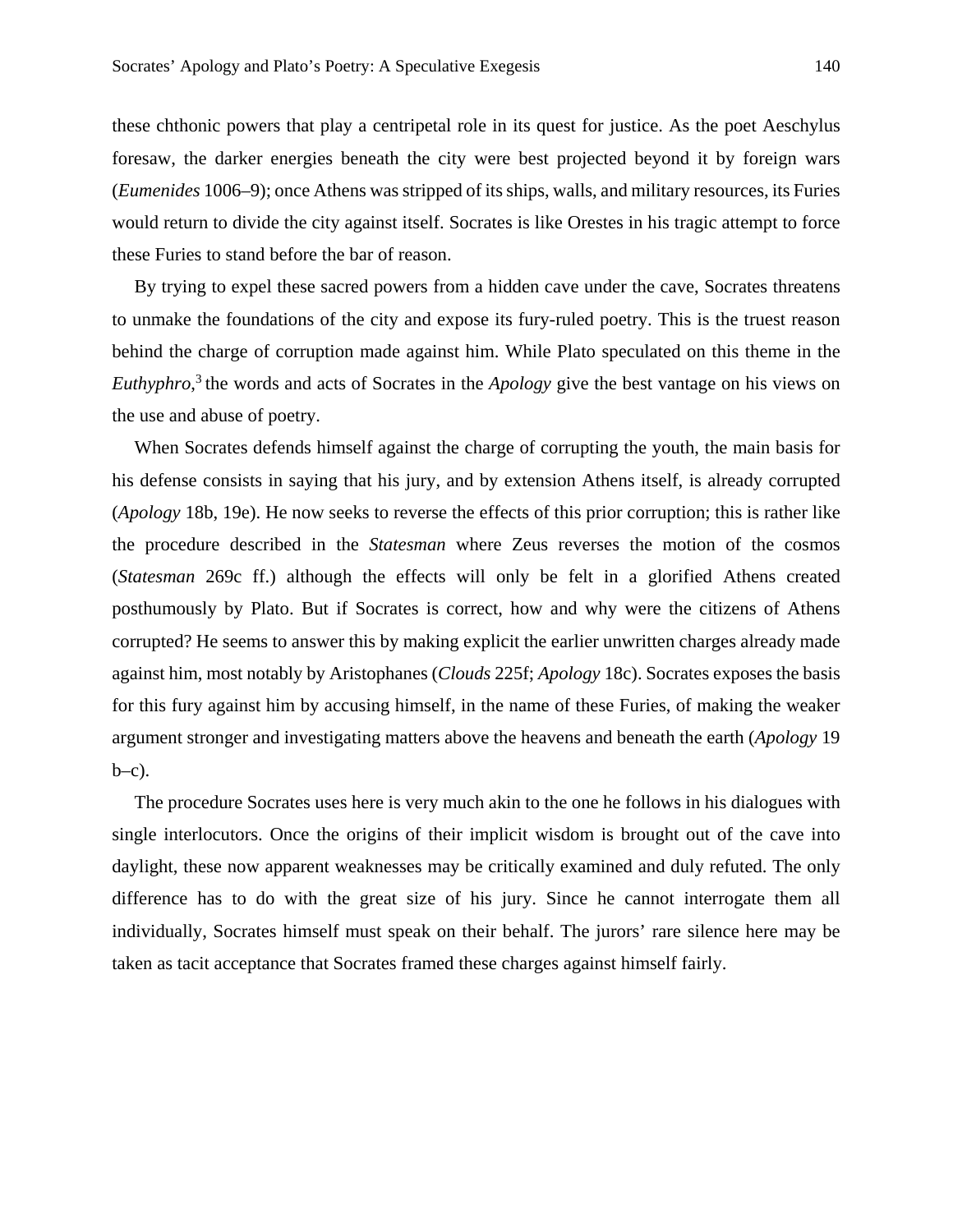141 Ranasinghe

### **Weak and Strong Arguments**

But these charges reveal much more about them than his accusers would otherwise have known or been willing to concede. We are forced to ask on what deeper basis arguments are deemed to be weak or strong; further, this talk of matters above the heavens and beneath the earth suggests that these sensory limits of earth and sky do not pertain to the ultimate truth about things, since there are matters below and above them. These limits are thus, in the most profound sense, artificial. Indeed, Socrates is having us question the identity and motives of the artisans who built the categories of reality in which we live, dwell, and have our being. Just as he cannot be forced to use the righteous, paranoid, and adversarial language of the Athenian law courts, and so reveals the artificial or conventional nature of that element, Socrates is both acting out the very crimes he has accused himself of committing and also bringing the criminality of these actions into question. It is fair to say that he is also exposing the weakness of the strong (in the sense of persuasive) arguments that his accusers, both old and new, have made against him; beyond the heated atmosphere of the law court these claims seem absurd or at least unworthy of serious attention.

The absurdity of the language-game played by the litigious Athenians is exposed by Socrates' refusal to play along with them; the seeming necessity of succumbing to the divinized powers of rage and strife is refuted existentially by his conduct. Yet this refutation only increases the anger of his foes. By his coolness under fire he is bringing their own conduct into discredit and also implying that their pride in their traditions and institutions is unfounded. By thinking for himself and living a good life beyond the limits set by the city, he reveals much about philosophy, politics, and even human nature itself. By his ability to question the gods of the city, Socrates shows Athens that these holy origins are not truly divine but mere "clouds" of hot air, just used to impress and awe the demos. If not, he could not have flown above them.

Once we come to see that the strength of a strong argument comes from its ability to persuade the ignorant many, rather than from any accurate correspondence to the truth itself, we may justly conclude that neither the power of the many or the oily persuasiveness of priests or politicians is sufficient to make an argument into what Thucydides once called "a possession for all times" (1.22). The stark inability of Pericles' "School of Athens" (2.41) to educate the wily Persians or persuade the stubborn Spartans showed the ultimate if unwelcome and ugly truth of Socrates' words. Although he was called meddlesome and evil, if we are to believe his accusations against himself, something itself thought impossible in the ultra-agonistic atmosphere of the law court,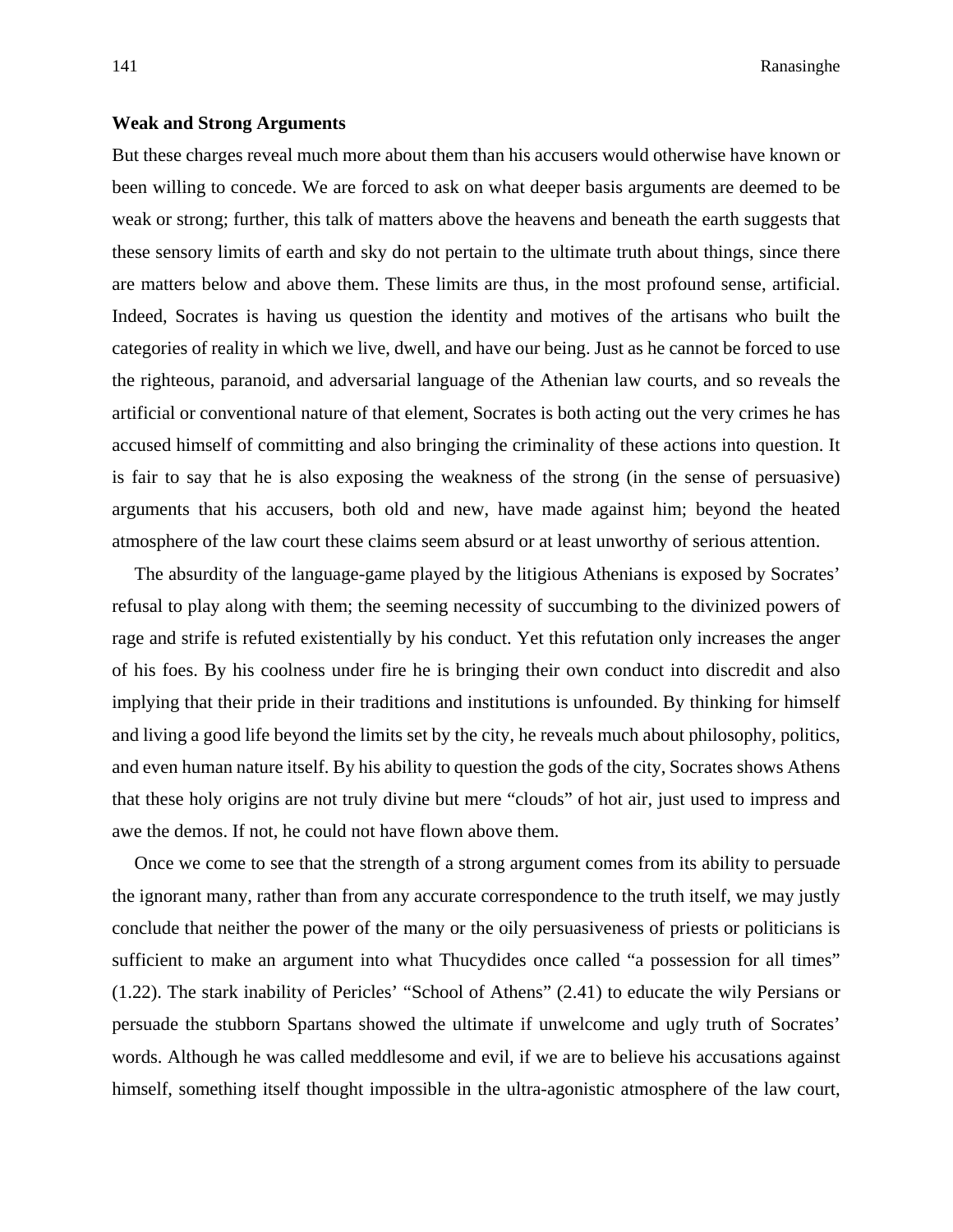Socrates will say that he did little more than use ordinary language where he was expected to emulate the fulsome flattery and ornate speech of the politicians and priests.

By this refusal to emulate the ways of a sophist or huckster, Socrates is showing Athens that his life is based on simple speech and thought (*Apology* 17c–18a); even if he was unable to make the Athenians follow him, his words and deeds show them that another way of virtuous life, one independent of mimetic morals and religious superstition, was possible. While his self-evident happiness proved that he was not hated by the gods, Socrates' poverty, humble origins, and ugliness only compounded the scandal by proving that his virtue could be emulated by anyone; simply put, there was no need for one to gain money or power to lead a good life. While many Athenians were persuaded by a composite of the fear of death and religious superstition about the afterlife to obey the many and their leaders, Socrates showed by his example that a virtuous man did not have to fear death. This is why he is still a threat today to tyrants and theocrats alike.

### **The Gods of Athens**

Although, on the basis of the evidence we have seen so far, it would be very easy to conclude that Socrates was an enlightened atheist who saw through the foolish superstitions of his culture but failed to see that Athenian society was incapable of sustaining itself once all fear of the gods was removed, we discover that Socrates is indeed a religious man. Even though he claims to be devout in a very different way from that of the many (*Apology* 35d), Socrates says explicitly that his life and semi-public civic mission was done in obedience to Apollo's oracle at Delphi (*Apology* 30a, 33c). The parallel with the tragic hero Orestes is striking; like him, Socrates takes on false old gods and seeks to purge his city of corruption, even at the cost of death. We shall explore how the *Apology* may be used to establish a new kind of relationship between the divine and human: one that neither manipulates gods nor stifles human freedom and virtue. Far from being opposed to philosophy, truly inspired poetry is both essential and complementary to what a real philosopher does. If the origins of poetry are inspired by love, then its visions cannot be regained by rite or method.

We should first ask about the matters above heaven and below earth Socrates was accused of questioning; whose picture of earth and sky did he seem to reject? Here the answer seems quite obvious; as the *Euthyphro* indicates, the poems of Homer and Hesiod are seen as giving accurate accounts of these matters (*Euthyphro* 6b–c). Even if the Olympians, the powers behind heaven and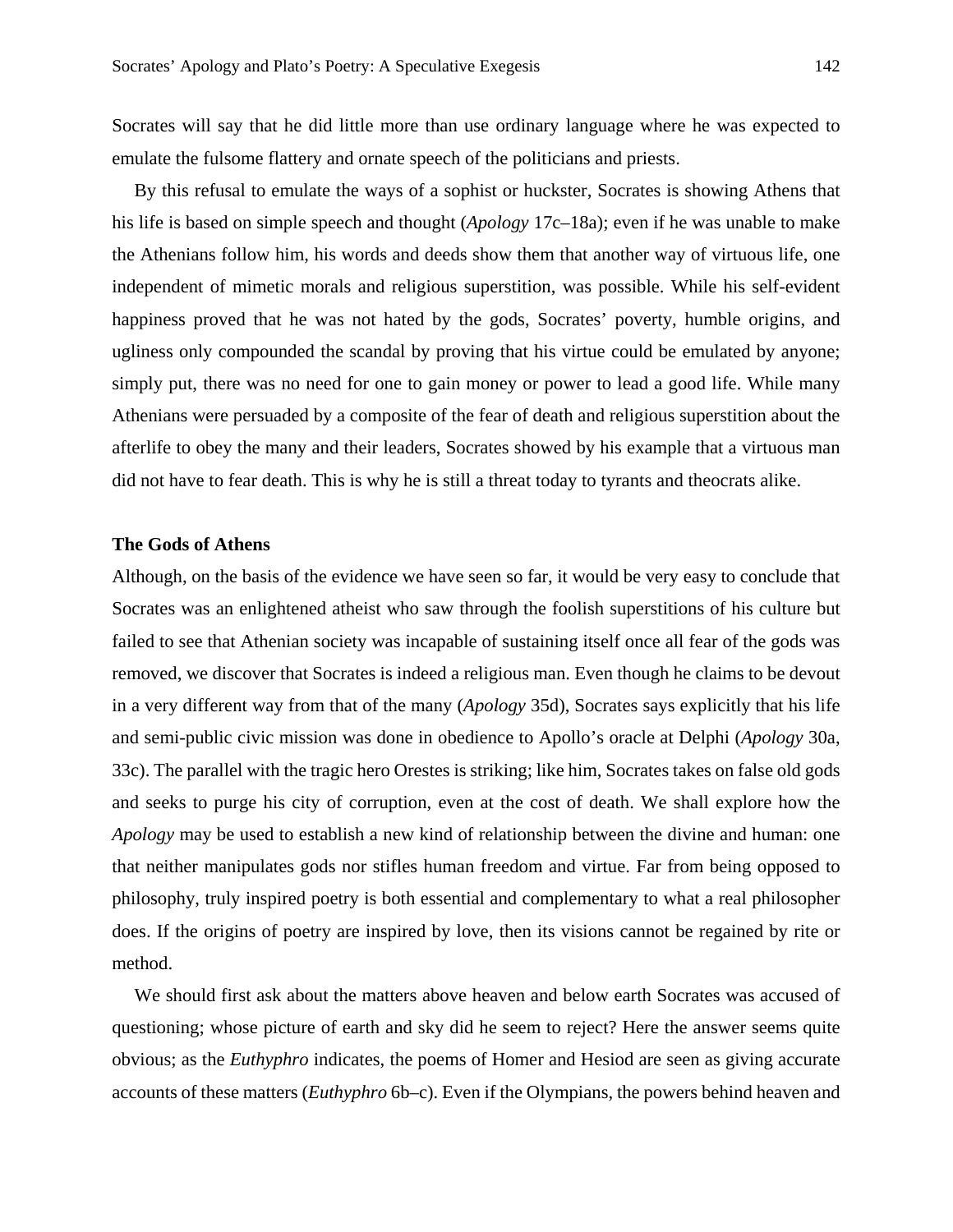earth, are not visible, common sense says that the poets show us just how the supernatural realm is ordered and what pious behavior towards the gods is. The poets Socrates criticizes were not the pathetic private pen-pushers they are today; they were primarily paid performers or priests, producers of political propaganda for a predominantly preliterate public.

Many poets would certainly have agreed with the Biblical claim that the beginning of wisdom is the fear of the Lord (Proverbs 9.10); they preferred to believe that the gods were just as capricious and cruel as the *Iliad* depicted them. Odysseus' lies are forgotten. Hesiod bluntly said that the jealous gods "kept livelihood hidden from men" (*Works and Days* 42). He warns us that, "only fools defy the stronger for they suffer both defeat and humiliation" (*Works and Days* 210– 11). This pessimistic mindset survived the awful Peloponnesian War. Thucydides tells us how the general Nicias, "least deserving of his fate" despite or perhaps because of his obsessive piety, met with defeat, death, and total disgrace along with his massive Athenian army at Syracuse (7.86); in a like manner, a few years earlier, the defeated Melians were cold-bloodedly told by the Athenians before being slaughtered that "the strong do whatever they can and the weak suffer what they must" (5.89). Thus harshness actually saves the weak from the cruel delusion of hope.

#### **Poetry as Political Theology**

In other words, both ancient poets and recent historians seemed to tell the newly emancipated citizenry of Athens that they were still ruled by fierce and irresistible passions (whether gods, godsent, or neither) that could or should not be curbed by reason. Even if the gods were distant, as they seemed to be after the Peloponnesian War, men had to submit to time-honored conventions interpreted by their betters. These were the poems, the sacred wisdom binding the Athenians to their past and their traditions. The terrible results of the last generation's hubris prejudiced them against free thinkers who sought to defy or escape these bonds.

In a sense, both the Democrats and Oligarchs agreed that collective experience, whether based on popular majorities or pious tradition, was better than individual rational thought. As we shall see, Socrates offended both groups by claiming that the gods themselves supported his efforts to question the wisdom of those who ruled the city. While the Democrats held that the people's voice was supreme and resented Socrates' appeal to a higher authority than their sovereign will, the traditionalists were scandalized by his re-reading of Homer or Hesiod in ways that belittled their own wisdom. Only Socrates could have made Herod and Pilate friends. Yet in doing so he exposed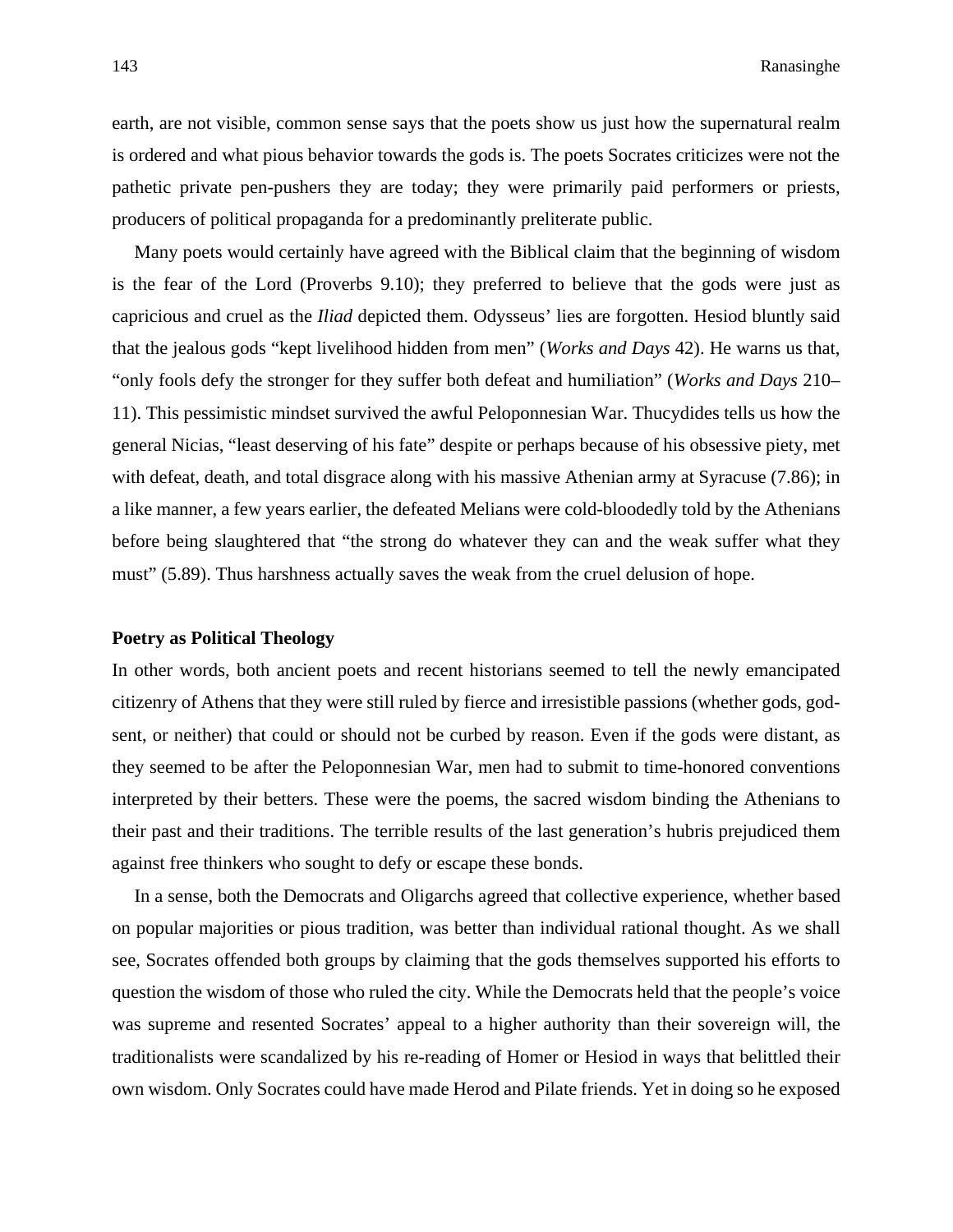deep, embarrassing affinities between old enemies that increased their anger at him. He thus set the stage for a new tragedy and the new kind of poetry Plato would write.

We have suggested that the poets set up a world-view, cultural horizons explaining the Axial Age to the newly emancipated Athenians of the Classical Age. Just as our own culture claims to be rooted in Judeo-Christian-Roman tradition, and chooses to ignore its debts to the Classical Greeks, the Athenians used Homer and Hesiod in such a way that would emphasize their autochthony and exceptionalism. Despite the embarrassing fact that Homer's epics all but ignore Athens, his minimal references to the city only serving to underline its insignificant contribution to the Trojan War, sixth-century Athens was where the Homeric texts were definitively codified. Further, in a way resembling that by which Vergil's *Aeneid* would link Troy's destiny to Rome, Aeschylus' stately Orestes trilogy claims that Athens' law and jurors would resolve the massive political issues raised by the Trojan War and its aftermath. It may be the case that the Book of Mormon did something similar with the Bible in using the Puritans' veneration for the book as the basis for a pseudo-historical tale linking Jesus Christ and America. Thus, straight Roman roads replace the stormy seas of Greek poetry and philosophy.

This way of turning indubitable cultural debts into false facts created a tale of predestined and "manifest destiny" where inspired poetic genius is seen as insufficient basis to justify a divinized text's authority. So, instead of a god who casts his bread upon the waters, or the sun which shines on both the just and the wicked, we have an arbitrary god who plays favorites and is partisan to the point of being the origin of an irrational faith of voluntarism. Yet the sheer certainty of these crude beliefs is used to logically deduce systems from them.

While we now are almost ready to understand how the words of an inspired poet may be used and abused to form the dogmatic basis for a culture, in a way that often rides roughshod over his own intentions, the plot has not yet thickened sufficiently. Can a poet be divinely wise? Can he be entrusted with the blueprints of God's plans? How does his divine or poetic foreknowledge affect the meaning of the lives of those less-favored mortals? Is his very poetic gift unbecoming evidence of divine caprice and unfairness? But, on the other hand, if we disallow his right to these gifts on the basis of inequity, what would the content of now inscrutable divine wisdom amount to? While we see how democracy is based on belief in the freedom and equality of all, and presupposes the unfairness and impossibility of a preordained divine plan, could the lack of evidence for such a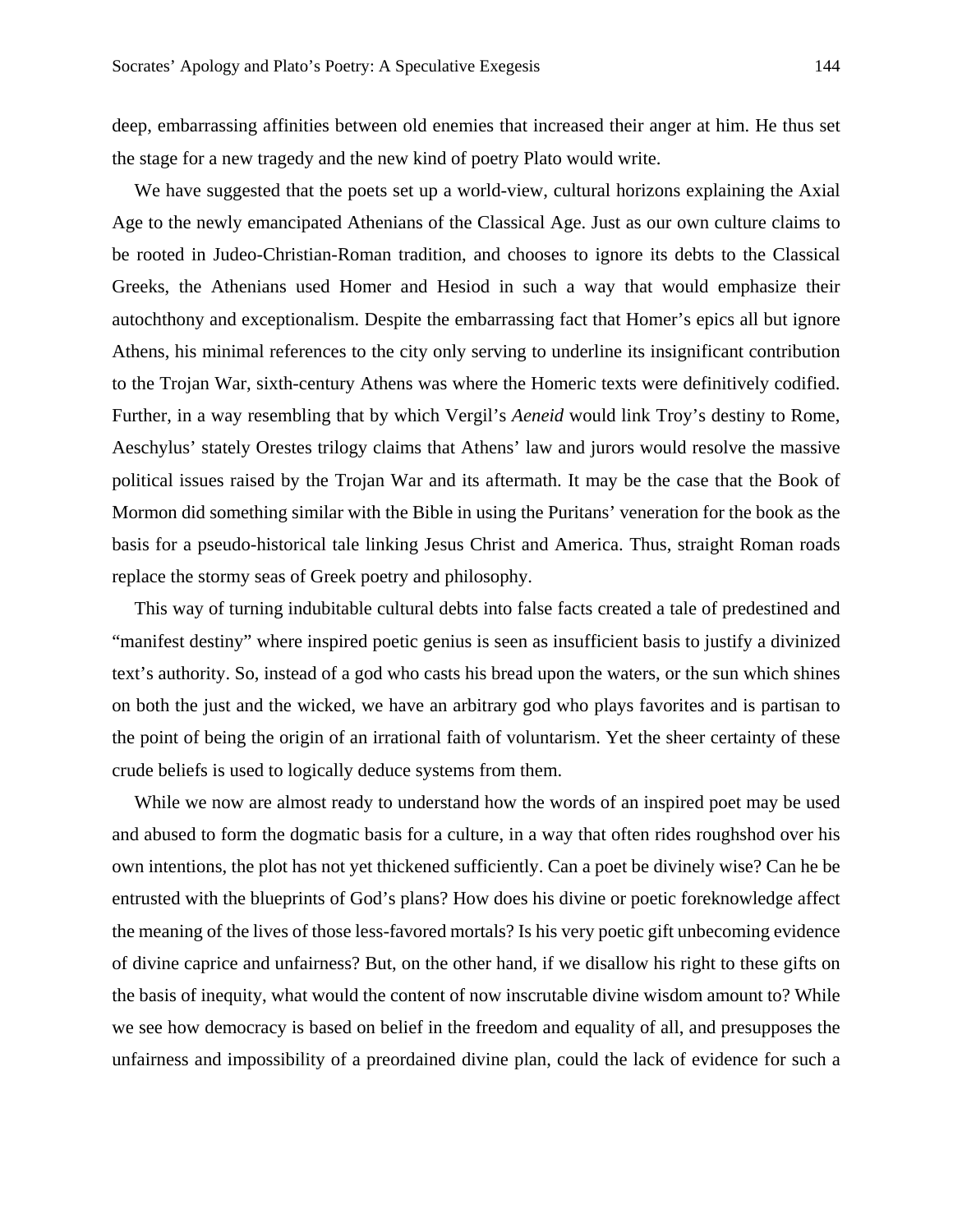plan, and a resultant belief in benign divine indifference, only justify the power of the strong or persuasive over the weak?

#### **Theology as Democratic Poetry**

How did Athens both believe in unfair gods and also affirm the ideas of equality and freedom that are essential to democracy? Isn't the very thinking about these vexing problems or even asking questions about them subversive? One of the main goals of tragedy or Hesiod was to teach the lowly not to envy those in places of authority. An Oedipus or an Orestes had to struggle continually with impossible problems that made them envy the simple piety and mindless security only the lowly could enjoy.

A king or poet must stand between the founding epics of a society and its quotidian realities. He must make these timeless works relevant to a particular place and time. Meanwhile the common people get to participate in the Collective Unconscious of their culture. Serving like Hades (literally *a-ides*/"no idea") as a "Plutonic" treasury of legends and stories held in common by a people,<sup>4</sup> it gave both personal forgetfulness and a thoughtless shared community to those who drank of its Lethe-like waters. While Aristotle explains in his *Nicomachean Ethics* how pleasure and pain felt in the mind as honor and shame could usually override bodily sensations if habituation and good role models were used to make men see through the eyes of their city, it cannot be forgotten that this idea, first ironically described in the notorious *Republic* and then made into mimetic method by Aristotle, had already been used by Athens' poets and playwrights to unify the city and link its citizenry with their mythic past.

Unlike "information" about traditional ways of virtue, which cannot not be retained over time, is hard to rationally justify, and usually unable to master the passions, the performances of rhapsodes and dramatists were remarkably successful in imparting this emotional knowledge and unifying large numbers of people in a way that was both pleasurable and persuasive. This power over the emotions has often been seen as the basis for the so-called quarrel between philosophy and poetry; the rationally stronger argument of the philosopher proves to be existentially the weaker through its inability to command the human emotions, desires, and will. These very parts of man are used successfully by the poets to unify large bodies of men and build cities.

The full extent and power of Greek tragedy can only be imagined today since we no longer have the music and costumes that completed the collective experience of the gods Dionysus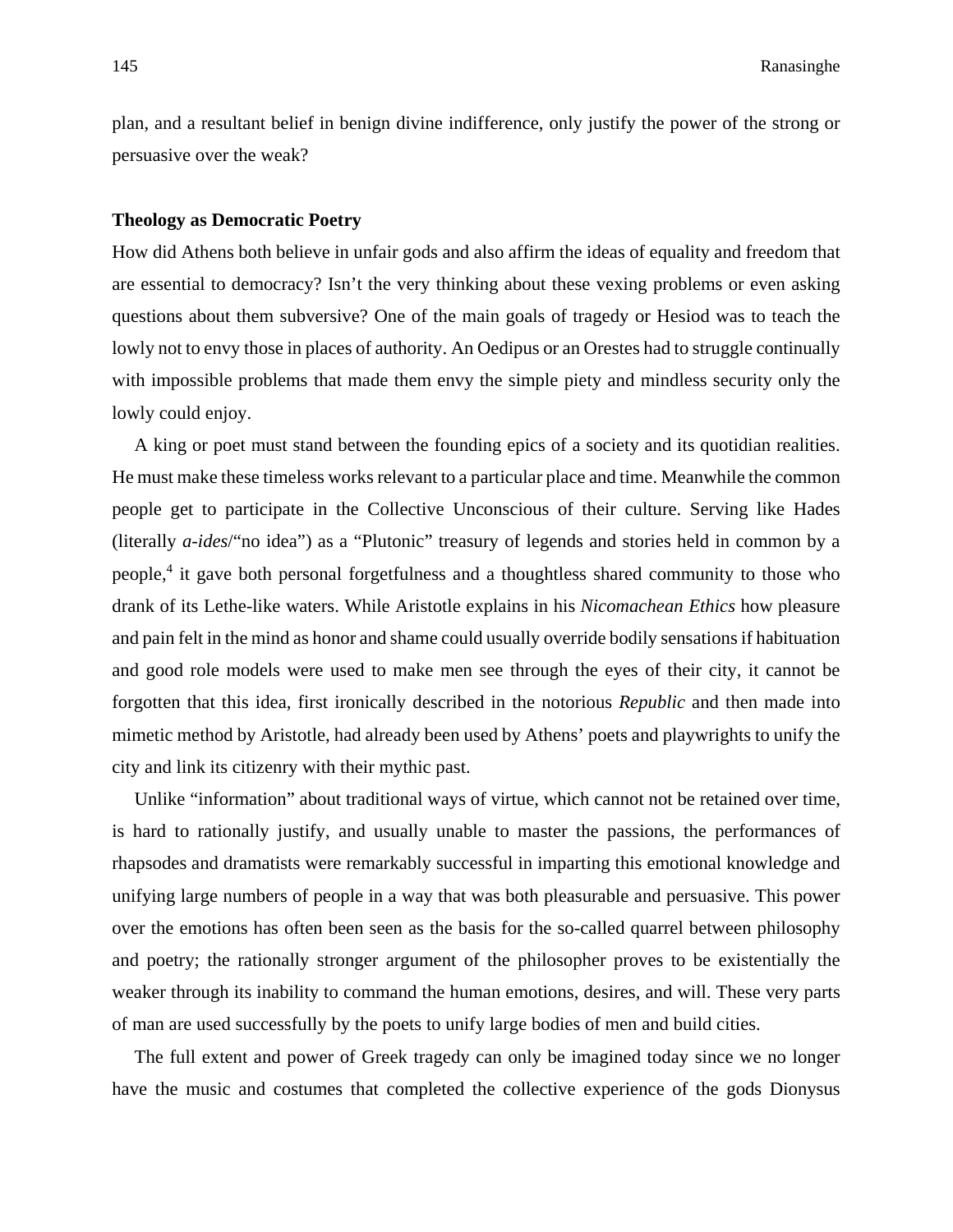enjoyed in the Classical Athens. What is today a cerebral Apollonian experience was both contaminated and consummated by the sensory element felt collectively with an orgiastic intensity that may only be seen today at international soccer games or college football. Furthermore, since tragedy combined both religion and mass entertainment, even the dyadic opposition between order and disorder was temporarily dissolved. Just as the serene marble statues and edifices of Athens were originally painted gaudily and meant to appeal to all, albeit in different ways, the poets unified psychic and social elements in a way that made one out of many.

#### **Corruption and the Cave**

We are now in a position to understand the most important charge against Socrates: the allegation that he corrupted the youth of Athens. The Greek word used here is *diaptheirein*, literally "destroy, ruin, cripple, weaken, slacken or dissipate." In this context it is clear that Socrates is accused of weakening the strong, albeit irrational civic bonds formed by the poets. It is also striking and more than a little significant that Plato, who was not present, uses a negation of the same word to depict Socrates' calm demeanor at the moment of his death (*Phaedo* 117b). This suggests to us that while Socrates' character was unaffected by the imminent prospect of his bodily disintegration, his enemies accused him of corrupting the youth by separating them from the collective consciousness they formed through their art. We must recall that since the Greek word *poietes* literally means "maker" or "creator" the only difference between the poets and other artisans is that they "make" culture rather than objects.

While poetry makes nothing happen, as Auden saw, bad poets "make" many confused men into a "thing," a collective body; filled with confidence in this artificial identity and false "nature," those making up the many forget their identities as self-moving souls. Instead of leading virtuous lives using their innate powers for thought and wonder, they are manipulated to mindlessly identify with the mimetic morality of the city. Rather than seeing the beauty of the cosmos, they glut their souls on self-righteous anger, which, as Achilles saw, is sweeter than honey (*Iliad* 18.108–10). This is why the many swarm like Aristophanes' wasps against any threat to their insect-like existence; to create and keep their thoughtless unity, they wage endless wars; losing their minds, risking their lives and forgetting their souls for the sake of these artificial "happen"-ings. Socrates likened their leaders to pastry chefs who fed the demos unhealthy sweets (*Gorgias* 462d ff.) and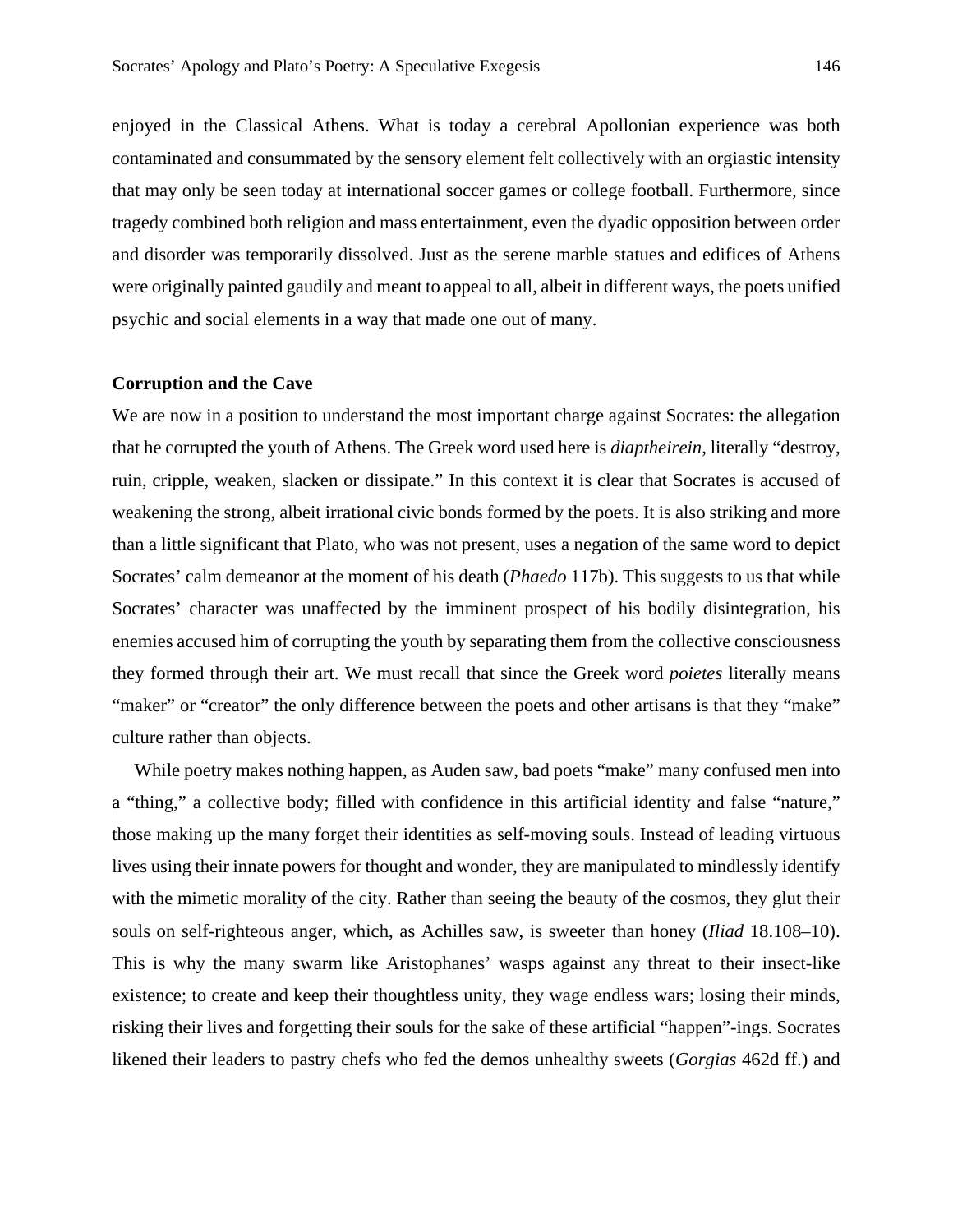corrupted their wits. So, like bad poets, they "make" bad "things," and worse make bad things "happen" for their profit.

In one of the *Republic*'s most vivid images, Socrates subtly likens a city ruled by a cadre of false guardians to Hades (*Republic* 514a ff.). He draws our minds to what occurs when men forget their souls and instead identify with their images as they are constructed by their manipulative rulers to be seen by others. Hinting that most men need not fear death since they already live as though they were in Hades, living as mere shades in an enslaved state where they literally have "no idea" of whom they are, Socrates seeks to rescue individuals from this state of voluntary servitude by asking questions that reveal the irrational and dangerous nature of the wisdom they have ingested from their state of false consciousness. Though a man saved from these illusions cannot ascend to a higher state of existence but still has to live with others who angrily reject the very idea that their core values and beliefs are false, thus risking the rescued man's life; he can now also see, and may even live and die for, a human potential for nobility that somehow overshadows the cave's illusions.

Socrates' life testifies that one can tend his soul well and lead a life of virtue even while living in the cave and lacking positive wisdom. This accounts for his absurd combination of ugliness and beauty. Despite his unattractive physical appearance and poverty, all qualities of the body, he was for some intangible reason found very attractive for what only could be explained as the invisible and powerful beauty of his soul. In this context, like Tiresias, he may be likened to the only man retaining his wits in Hades (*Odyssey* 10.492–95, *Meno* 100a). It was inevitable that he would be prosecuted by the cave's rulers, its poets, politicians and artisans, and accused of blasphemy against the city's gods. We now understand his reference to the futility of arguing with shadows (*Apology* 18d) although we may not yet see why he does so.

#### **The Mission from God**

Socrates' claim to be on a mission from God seems even more absurd when we hear that it was based on a response that his batty pal Chaerephon got from the Oracle at Delphi (*Apology* 20e– 21a). When asked if anyone was wise than Socrates, the Oracle replied in the negative. It was Socrates who set out to prove the Oracle wrong and thus found the "true" value of human wisdom. As in many other cases involving the enigmatic words of Apollo's Oracle, the questioner's destiny only unfolded from his response to what was said at Delphi. We see *ex post facto* that the Pythia's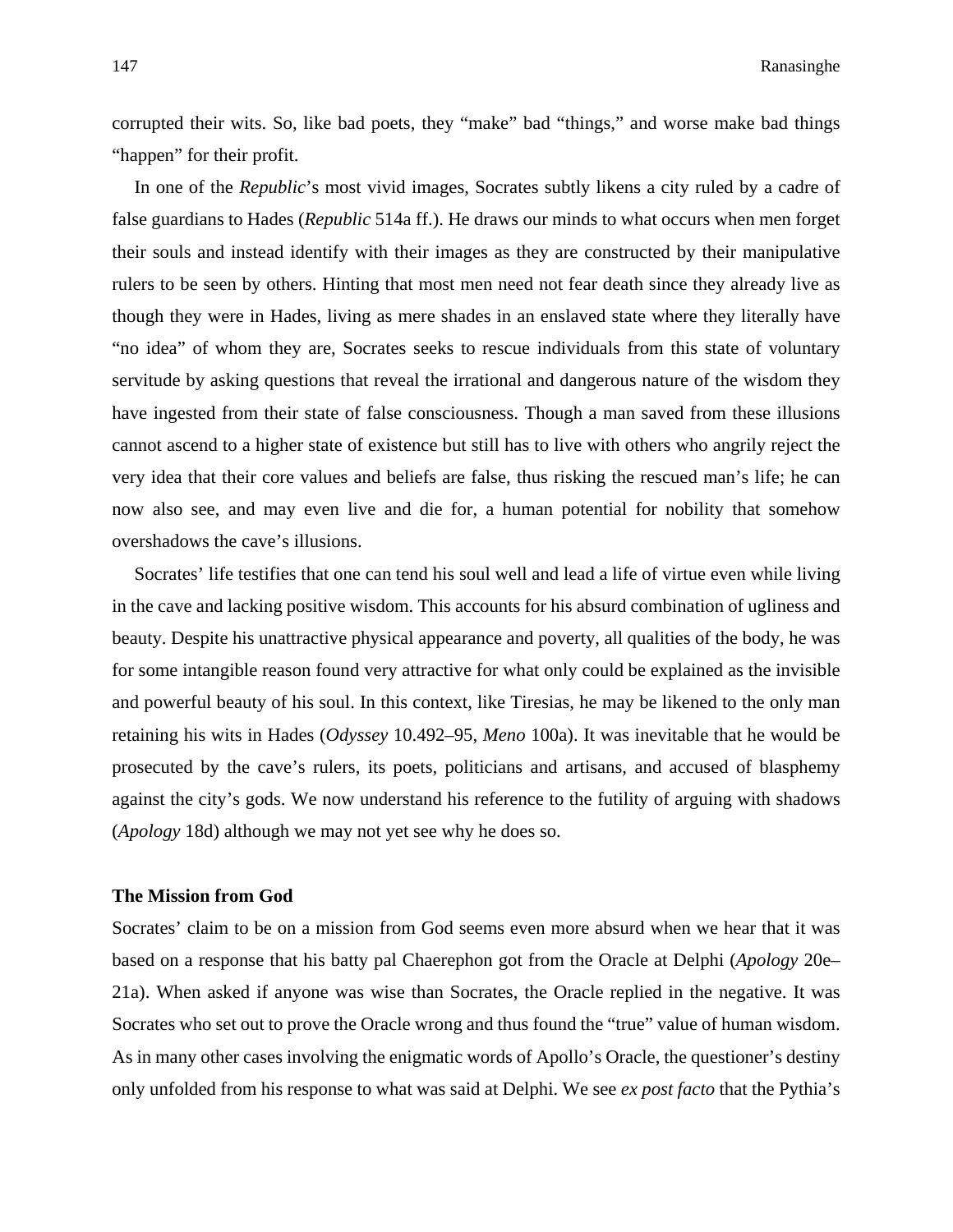riddling words give the seeker inner self-knowledge rather than specific data about the future. It is as if one is expected to wrestle with the Oracle, as Jacob once did with the angel of the Lord (*Genesis* 32.24 ff.), and gain a new name and self-knowledge. The best Platonic parallel is the tale told by Diotima (*Symposium* 203b ff.). Socrates is likened by later speakers to a *daimon* moving between divine and human realms.<sup>5</sup>

For Socrates, the truth seems to be that the wisdom of God cannot be held by us and the divine realm cannot be represented with any adequacy in human categories; this makes Euthyphro's attempts to tie the gods down by rites or definitions that let men outwit or control them far more absurd than any claim Socrates made (*Euthyphro* 11b–d). It is better to read Homer as we do now for inspired insights into the human condition. Another interesting implication of this view is that we should not think of the gods in tyrannical terms; the *Odyssey* certainly suggests that we are of far more interest to the gods in our freedom and capacity for thought and virtue than if we were a pack of programmable playthings or just predestined puppets.

It seems also as if it is only with the greatest effort that we can think of the divine without using categories that are not deterministic; every generation must struggle to protect the New Testament from becoming the Old Testament. The children of Israel themselves had to struggle with the deep desire to leave Moses and return to their fleshpots and slavery in Egypt (Exodus 16.3). The Greeks faced a similar problem when dealing with the relation between the *Iliad* and *Odyssey*; despite the new dispensation offered by the later work, the temptation to prefer sexy Achilles to ugly Odysseus, and choose bloody glory to confession and civic reconciliation, resides deep in the fallen human soul. Even Odysseus himself at the very end of the great epic devoted to his rehabilitation, is poised to revert to his old violent self (*Odyssey* 24.537–9); this happens although the *Odyssey* itself seems to struggle against the reification of the tragic lessons of the *Iliad* and even shows how wily Odysseus must deconstruct his own myths if he is ever to return home to his wife, son and kingdom.

As we suggested earlier, divine powers cannot be made available to man without completely changing the natures of man and god. If power were distributed equally, then we would all be gods and if it were not, apart from being undemocratic, such inequity would be unfair and ultimately dangerous to one having divine favor. Even the *Iliad* subtly teaches us this sobering truth about the economy of the soul and the transitory nature of unearned happiness. Homer shows how godly Achilles, despite receiving every favor from Zeus, is yet driven by prideful rage to plot against his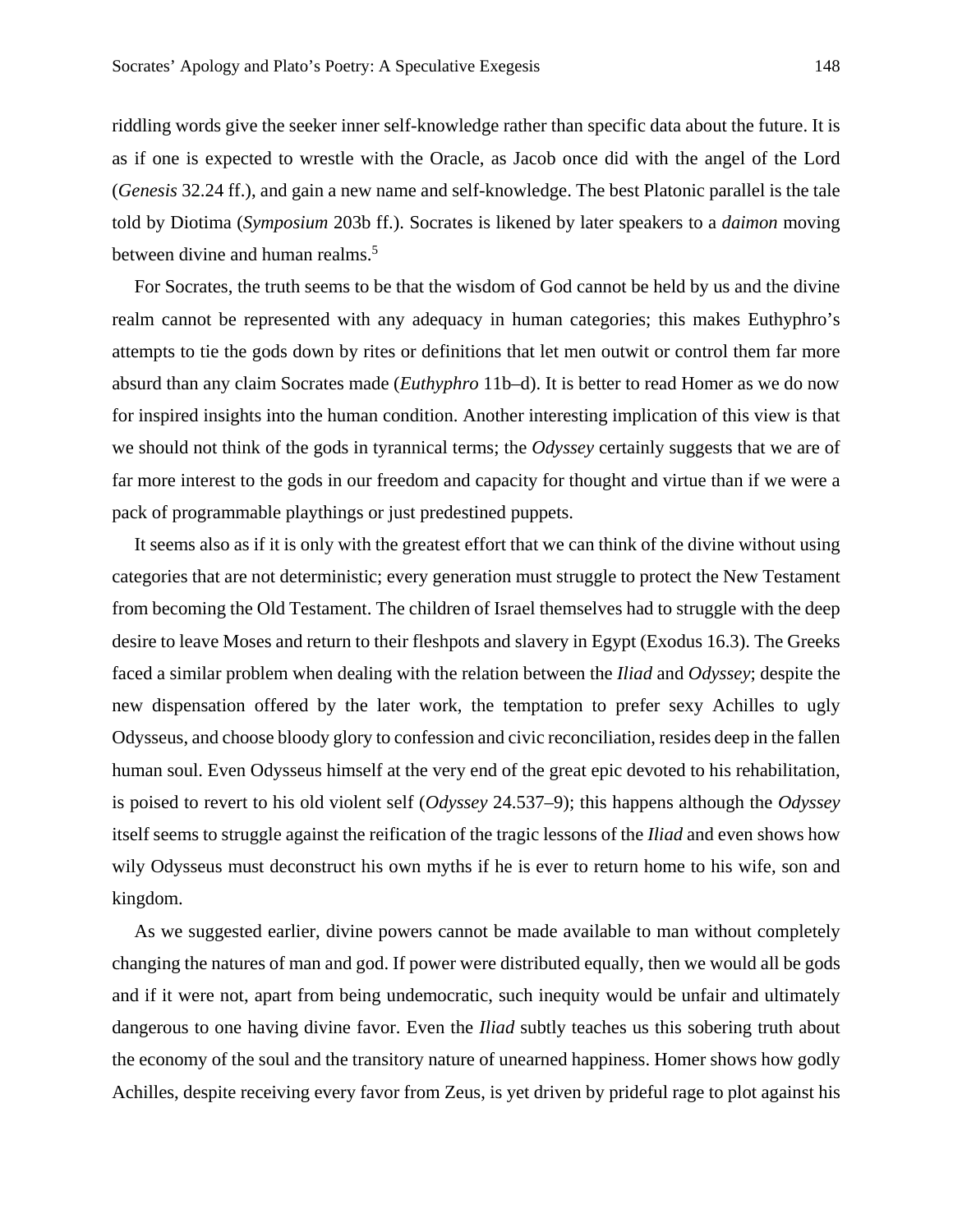own comrades and ends up betraying his lover and best friend. No man felt sharper sorrow, for Achilles knew full well that he had brought all of this evil on himself.

I have used these illustrations from Homer to show how Socrates and Plato would have read him in a way that would confound literal readers in their time and ours. Just as the Jews developed a sophisticated biblical hermeneutic system, one that would confound those who stole their texts without understanding how to wrestle with the words of a living god,<sup>6</sup> Socrates and Plato seem to read the poets, especially Homer, in a way that would respect the inspired nature of the text and resist the temptation to go far too swiftly from a too-devout literal reading, that worships the very ink and letter of the book, to the other extreme of atheistic free-interpretation and promiscuous word-play that makes a text now mean all things for all people.

#### **The Gifts of the Magi**

Socrates, before concluding that his wisdom comes from awareness of his ignorance, interrogates three kinds of persons held to be wise. He first speaks to the politicians and finds that their wisdom or lack of it was inversely proportional to the opinion they and others held of it (*Apology* 22a). Thus, though politicians were well-skilled at persuading others that they were wise, a power that seems to come from persuading "the many" or *demos* to become one and follow their rule, they did not know how to use this power properly and only ended up believing their own lies. These rulers shamelessly define their rivals as "enemies of the city" in such a way that called civic virtues of the many are but the mindlessly imitated vices of the demagogues. As a result, both the corrupt Athenian citizens and their vicious rulers became fixated far more on hating their so-called foes than on tending to their own city or souls.

Since Socrates called himself the only living practitioner of true political art, he does not deny the possibility of true politics but states that the means usually used to persuade the many were as morally corrosive as they are ineffectual. He went on to claim in the *Gorgias* that while the sick and penurious are aware of their state, the corrupt lose the power to know that their own souls are diseased.7 While Socrates says that nobody deliberately corrupts those he lives with (*Apology* 25c– e), this corruption can be disguised as holy tradition or denied as a point of sacred honor. While the Spartans saw and deplored the restless motion that "diseased" the free Athenians, their own corruption resided in a stubborn refusal to admit change their ways or admit error. (Thucydides 1.70). Meanwhile, Athens' demagogic politicians were unwise, and essentially atheistic to the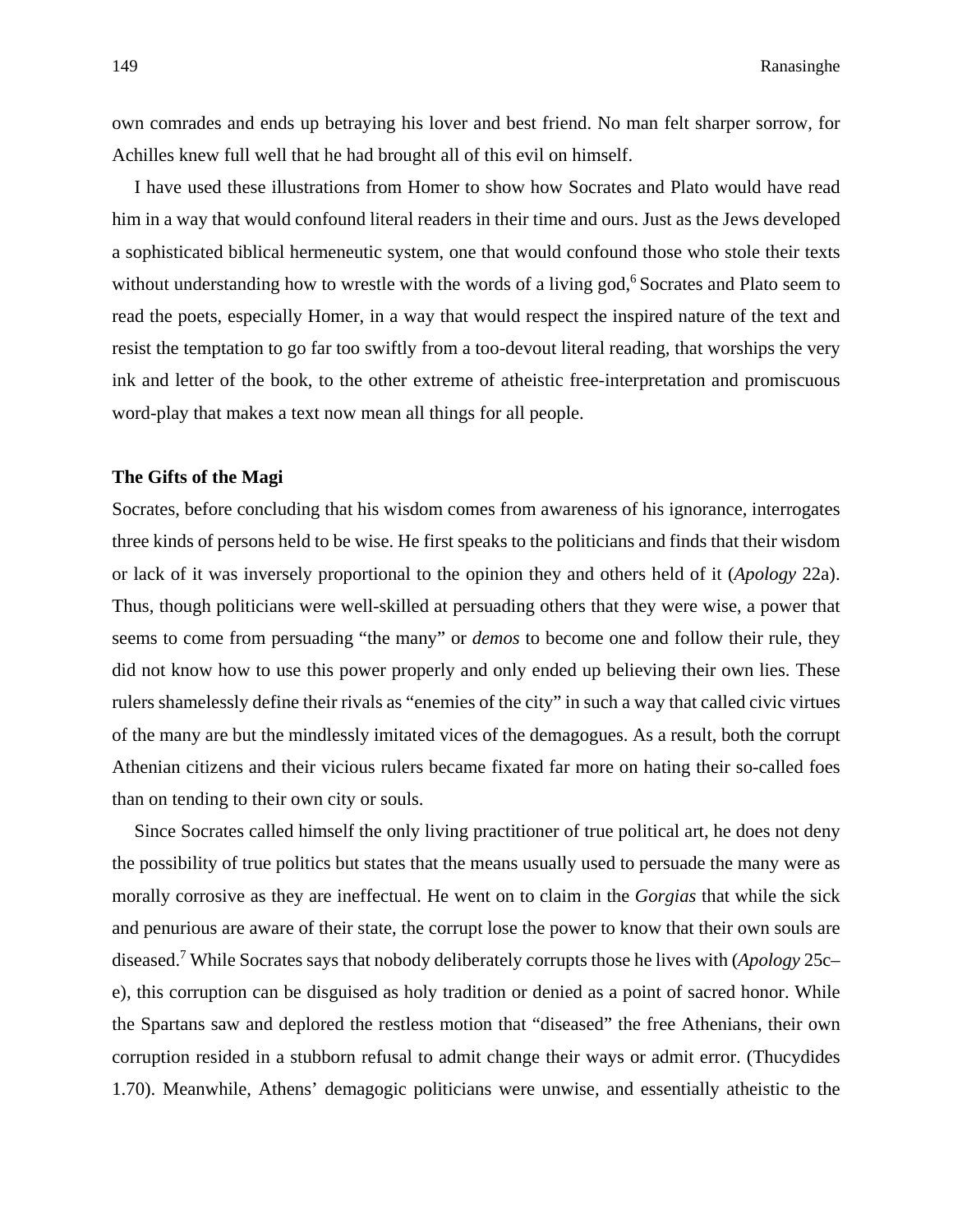extent they did not think themselves divine. Like many conservative politicians today, they used religion to their own benefit. That they did so in complicity with many tragedians may be assumed, for even the best poets completely depended on political patronage to stage their plays.

The problem of poetry and politics becomes more interesting and complicated when Socrates then turns to the poets themselves. Unlike the politicians, who are pretty much dismissed as frauds, Socrates finds that the poets, though sometimes truly divinely inspired, were not at all wise (*Apology* 22b–c). Yet again we find an inverse relationship between the poets' wisest words and their ability to explain them but, unlike the politicians who can explain neither their manipulative art nor their own ignorance, because both disclosures would be shameful, the poets think themselves to be wise even though they are not the source of the divine wisdom that has come through them. As a result, the inspired words of poets were disregarded by them in favor of what was clever or politically expeditious. This inability to rightly apply winged words to human contexts, though once properly interpreted they can be of great value, suggests that just as the gods need human mouths to communicate with man, it is left up to others, barren but with a midwife's skill (*Theaetetus* 149a ff.), to explain the meaning of poets' words to us. Like midwives, they must explain words and uncover souls, while never claiming or asserting the right of a creator or maker.

While the tragic poets are but the means by which the gods are made emotionally present to the many, the harder task of dividing the truly inspired lines of the poets from their baser demagogic chaff and revealing the meaning of these divine insights into our humanity seems to be left to this other type. This is necessary since, while the gods can or will only interact indirectly with men via poets (*Symposium* 203a), poets prefer to pretend at being wise as they join with politicians to "make" caves. Here, like the dogs of the *Republic*, we learn to mistrust gods, love our masters, and hate strangers. The swineherd Eumaeus explains this pig-headed mindset, saying that the gods take away half of a man's wits the day he is enslaved (*Odyssey* 17.322). In the cave we give ourselves ample reason to obey but not enough to think freely.

Socrates finds the true basis for this toxic outlook when he meets the final group of men considered wise, the artisans. By this we mean men who make objects. While they resemble the poets in the sense that the poets view themselves as makers, their task normally involves the making of identical generic things that can be owned and used. Just as most Americans today cannot grasp the difference between a business run for profit and a college, country, or church, Socrates found that the artisans or makers believed that because they knew how to do or make one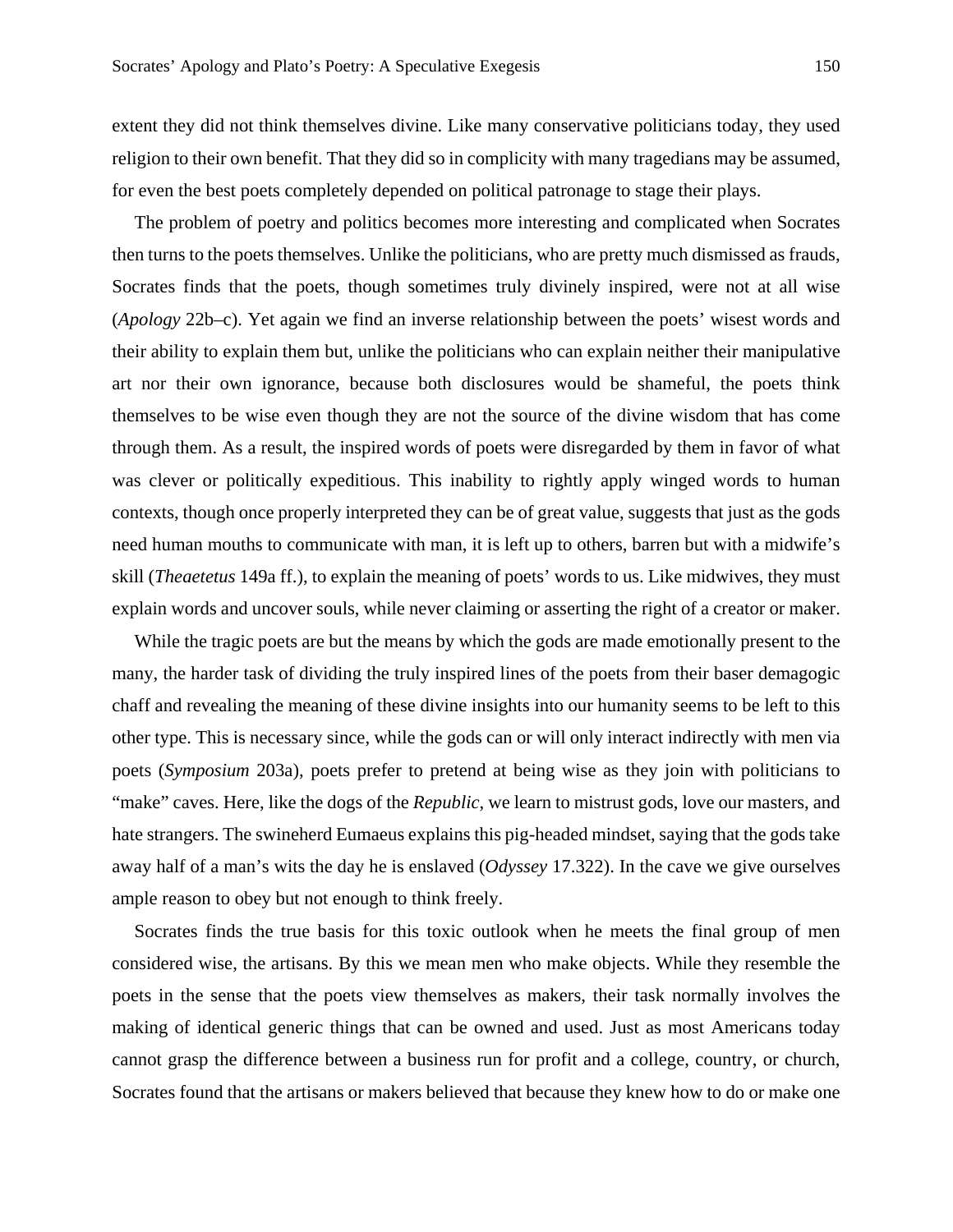thing perfectly, they knew everything (*Apology* 22d–e). It is as if they thought reality to consist of artifacts or things.

Just as the cave's prisoners were entertained by spectacles and did not wish to be free in any real way, the Athenians were convinced by Pericles that their hubristic mix of poetry and statecraft "conquered sea and land and left imperishable reminders of their power" (Thucydides 2.41). This hints that Athens' poet-politicians, from Solon and Pericles to Cleon or Anytus, felt that their citizens and even reality was "made" by the rough magic of persuasion. Next, well before God's *ex nihilo* creation was believed in, the *polis* was abolished and all reality came to be seen as a system of subjugated objects ruled by the imperative voice of a god-emperor. Later Augustine, sometime imperial orator, scorns Socratic self-knowledge in the name and voice of a Creator who knows us better than we know ourselves.<sup>8</sup> We have to choose between the soul's freedom and its perfection *qua* divine artifact.

# **Rescuing the Soul**

Socratic questions corrupted or corroded Athens' golden age of imperial artisanship by forcing individual souls out of a toxic state of thing-hood. He tried to make them aware of an excellence that extended far beyond moving shadows in a cave. Instead of being seduced by the wish to emulate a powerful god imposing order upon a herd of thoughtless souls with enslaved bodies, an evil temptation exponentially increased by our technology, Socrates merely sought human wisdom and the virtues gained by renouncing divine ambitions and recovering honest speech (*Apology* 20d). His dialectical *via media*, which avoids both divine imperatival speech-acts and bestial ejaculations, better suits the soul's fluid nature than the false rationality that hides behind Procrustean methods of ordering and categorization; it aims at seeing souls in all their singularity but also uses speech that assumes a shared human solidarity.

Post-human "things," whether mobs or unschooled men, refuse self-knowledge in the name of craven new identities; they wear an armor of lies forged by bad poems and worse politics. Socrates recognizes neither himself in the speeches made about him nor anyone in the angry mob of armed citizens, instantly springing out of these false grounds and arrayed against him. Like a mob, a corrupt city cannot invest in self-knowledge regarding its origins. It prefers to emulate Achilles and live for an angry day or gaudy night since it is convinced that the soul is weak and the gods are evil. The danger of a corrupted city learning to love and fear as one demented leviathan is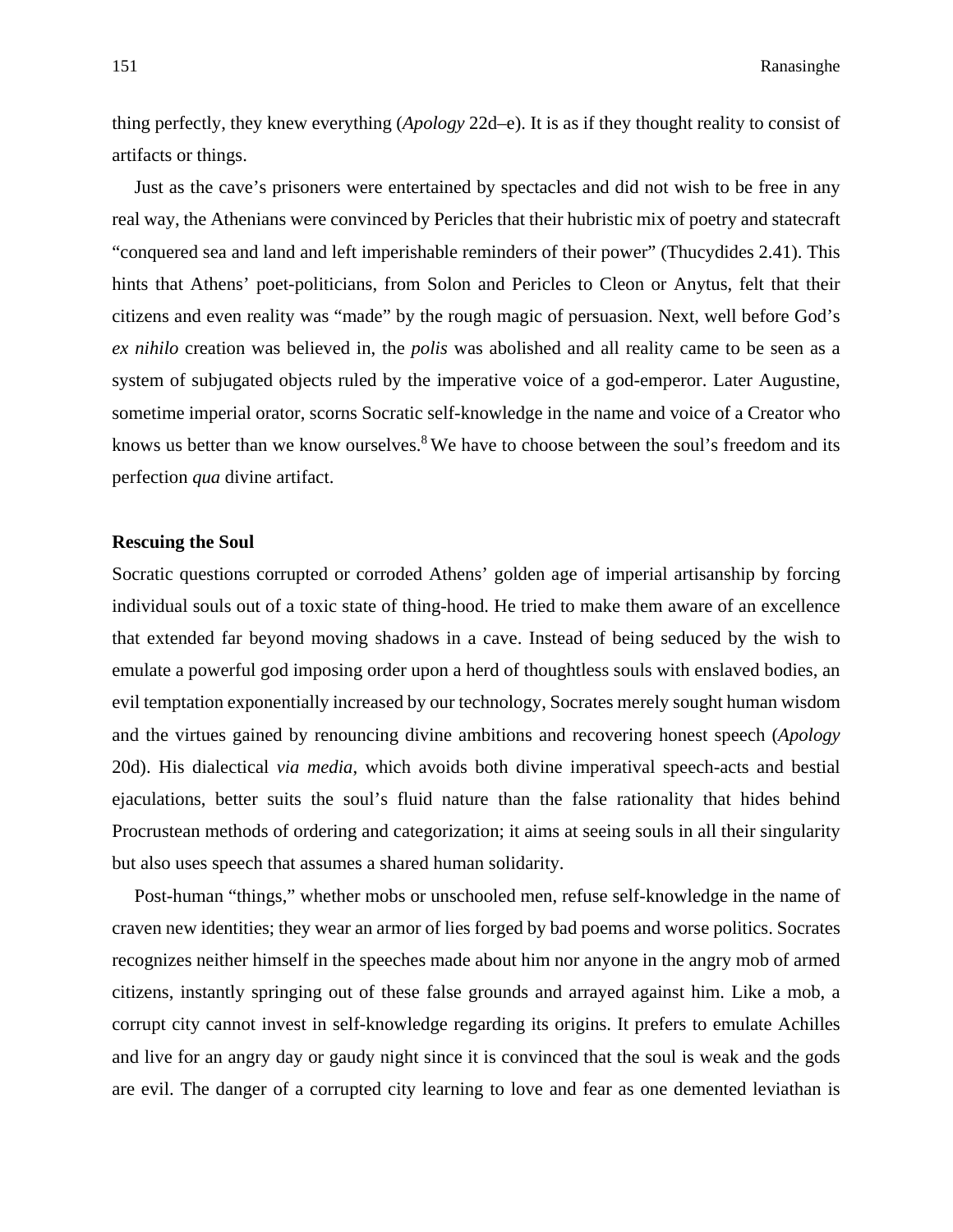based on the greater evil of morality being seen as an artifice created by so-called owners of intellectual virtues; wise men who exempt themselves from practicing the slave morality they impose on a credulous *hoi polloi* so that sheep may safely graze.

Despite the perennial temptation faced by poets to claim divine rather than human wisdom, and rule like Achilles as prince of the dead (Odysseus' lying and flattering words must be seen to be true in the sense that the desire to be Achilles animated the quick and the dead in both Homer's time and his own), poetry must refuse the desire to make or rule reality. Poets cannot exceed the limits of human ignorance and try to make things happen or claim knowledge of the whole without objectifying all they wish to know or rule over. True knowledge is not generic control over dead things. It is vulnerable awareness of many unique souls humbly beheld. Likewise, the power of life and death over many can never be equated with the true knowledge that comes from being alongside others. Humans must be pried from a common-sensed setting in generic *everybody*-ness; before a soul becomes *somebody* worth talking with or about, it must be shipwrecked and undergo Odysseus' experience of being *nobody*. For this to occur, poetry must open a soul up to the sorrow and fury hidden in its origins. Until then a man is but a thing or object, a slave trapped in a cave of its own *da-sein*, tyrannical and tyrannized, formed and ruled by powers it refuses to know or see. As Auden's winged words reveal, poetry helps make this no-thing or event of un-thing-ing happen; the soul is cast into a sea of forms and sees the excuses, lies, and errors that made its ego. But nihilism is not the end of a poem. True poetry is the midwife of wonder. It nurtures a soul's receptivity to all things.

Unlike clichéd anthems and slogans, true poetry plays a vital role in recalling us to the fullness of life. It may be joined with Socratic shock therapy in awakening the soul from its dogmatic slumbers, a paranoid state of consciousness spawned when the powers of poetry were misused in the cave to "make" thumotic answers out of erotic forms or questions, and urge ugly necessities on us when the better angels of our nature should be trusted. The questions Socrates asks force individual souls to make hard distinctions between the erotic ideas outside the cave and the false but sacralized images within it, thus exposing seams in the cave's ideology and cracking open the ovate order of the city. A self-proclaimed gadfly from sacred Delphi to the corrupt Athenians, thus repaying the favor rational Athena did poetic Apollo by acquitting Orestes, Socrates acts as a *daimon* or divine emissary separating the holy from the base. He smuggles holy ignorance and humble wonder into an *agora*, a place where everything has a price and every man is a thing. It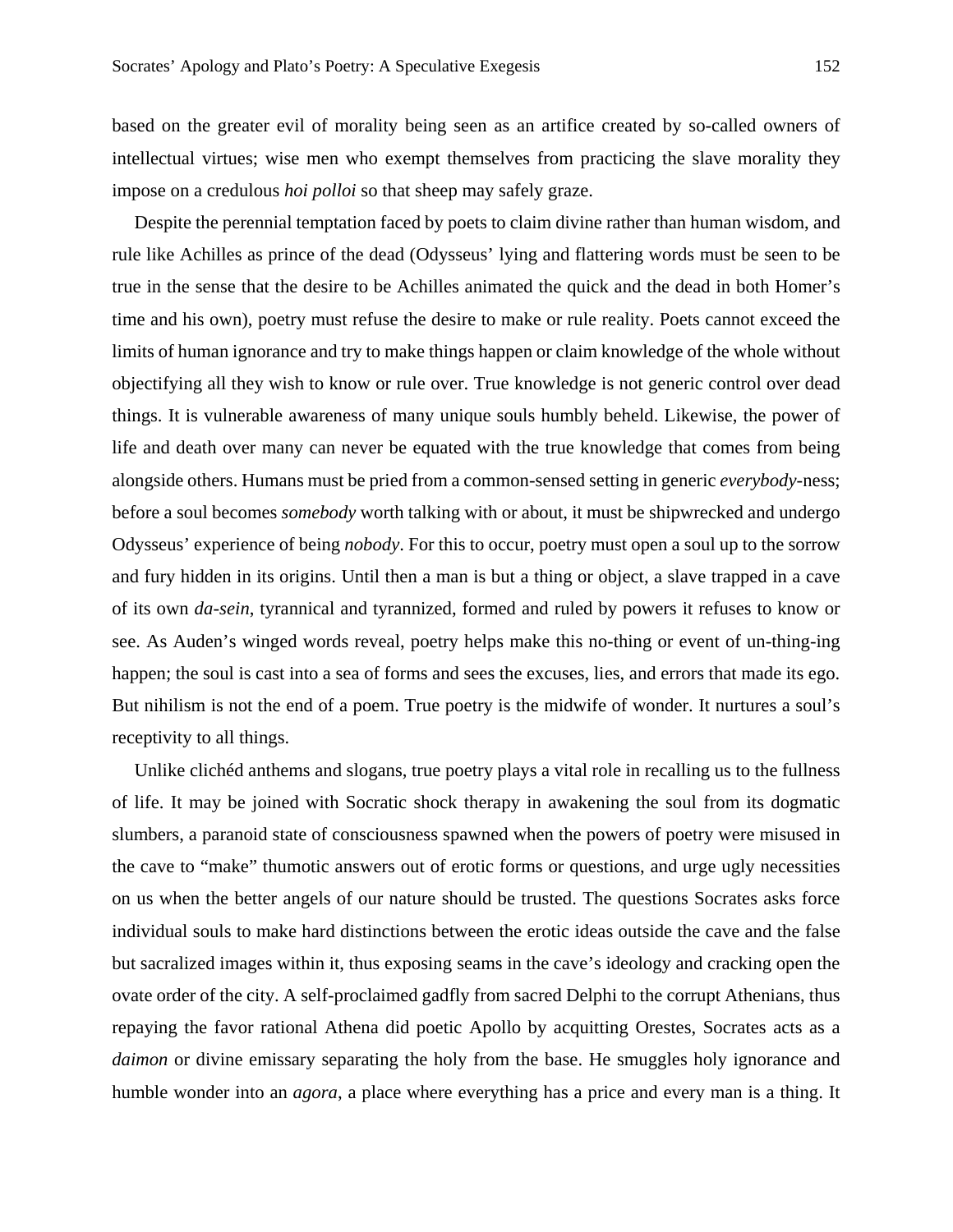took Socrates' clash with the poets to remind the Athenians of the soul's uncanny dignity, but even this epic *agon* finally relies on Plato's philosophic poetry to be preserved for posterity.

#### **Poetry and Human Wisdom**

Regardless of the final fate of Socrates' soul, Plato's self-deconstructing myths set him in the underworld/collective unconscious of Athens exposing the ignorance and mendacity of other famous figures from mythology and history (*Apology* 41a–c). We thus see a poetic philosopher artfully deploy better poetry to clarify, wrestle with, or counter other unwholesome or ill-reified myths about matters above the heavens and under the earth. Perhaps the lasting value of poems is not what in they say of gods but in what the gods reveal through them about the human condition. Bluntly put, poets do not know gods but may be inspired to see man through the eyes of a god; we can never know gods in themselves but only see their essential powers at work on the soul. The poets' accounts must always be subjected to critical scrutiny.

Ultimately, though the poets are both inspired mouthpieces of the gods and makers of profane images, they cannot distinguish the one from the other. Easily flattered by wily politicians into thinking themselves wise, they confuse signifiers with what they signify and give dogmatic meaning to once winged images, going on to become manipulated makers of mimetic morality for the muddled masses. They deny what is most crucial to Socrates, the idea that the gods do not play favorites but respond to the distinctive if different erotic strivings of every soul. However ineptly it has been acted on, this idea is the hidden basis of democracy. Even more importantly, every soul has the power to understand and be part of a conversation about what other mortals said and did in the past. This is a license to participate in the collective unconscious of one's own culture. Education is being initiated into this conversation.

This conversation, as fluid as the soul, is the very lifeblood of true politics. Yet, since souls are born ignorant, and inspired poems tend to become clichéd over time, much depends on those who wrestle with poems and recover their power to point beyond themselves. Since every political regime is based on sacred words about its origins and meaning, these founding poems must be protected by being recalled diligently yet also saved from being reified by a remembrance that is too pious. Every citizen must be given an opportunity to participate in this process, one in which words and deeds are put in common to provide both young and old with occasions to live, learn, and interpret their tradition. While the soul's innate power to wrestle with gods and the poets is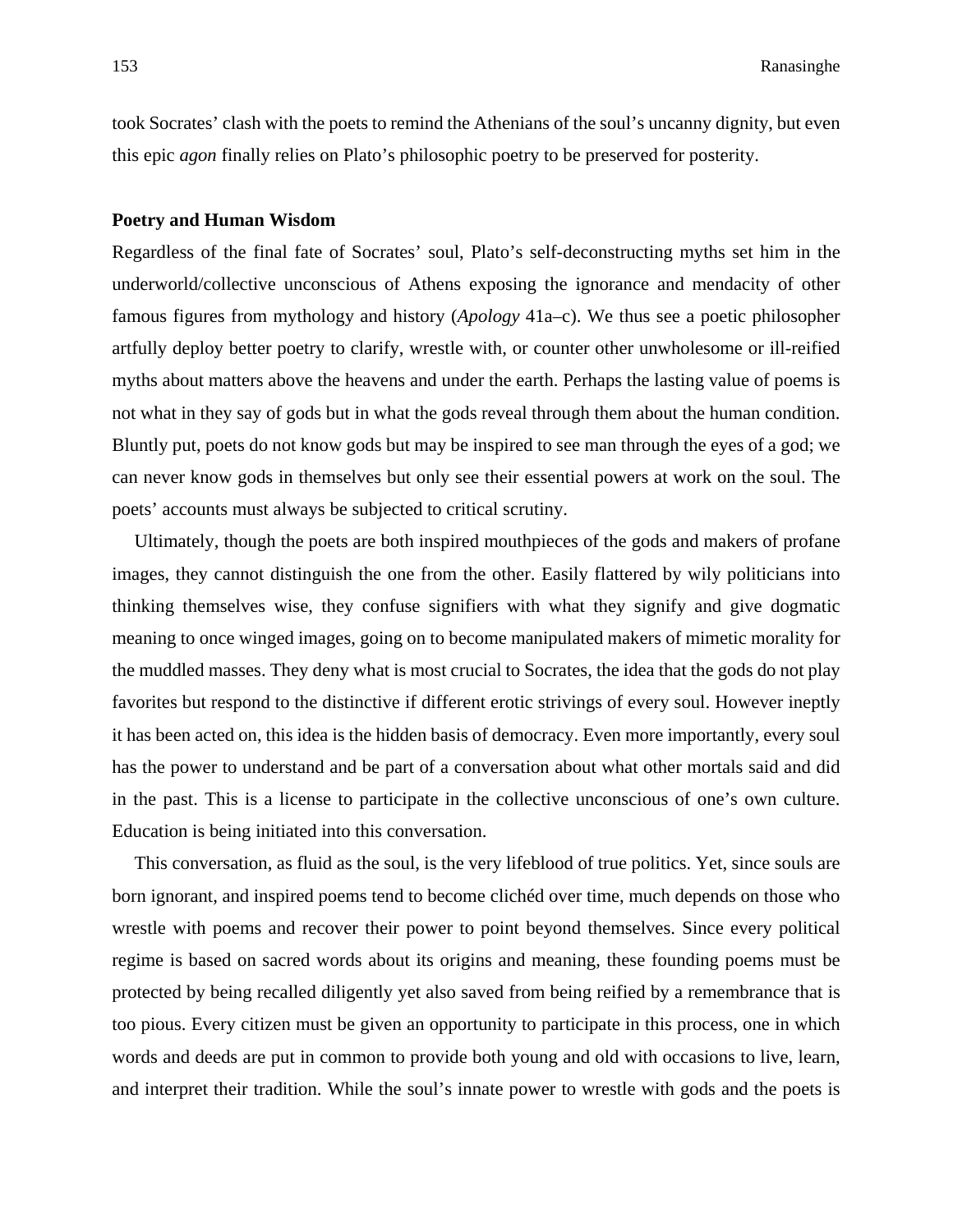the basis of human rights and democracy itself, philosophy is the way by which the erotic spark in each soul is guided to the fullest realization of its potential for human interaction. Though philosophy, the love of wisdom, leads the soul from the cave's security, this quest is only consummated when the wisdom of love brings the soul home and leads it to perform erotic deeds and give birth to new poems.

Plato finished the process begun by Socrates when the old philosopher returned to the cave and died gloriously. Inspired by this feat and writing after the great poets had died, his literary resurrection of a Socrates made young and beautiful redeemed poetry through the new genre of philosophy. To fully understand Plato's account of Socrates' trial, it must be seen that that the three dialogues *Euthyphro*, *Apology*, and *Crito* make up a dramatic trilogy, with the *Phaedo* serving as a satyr-play that mocks any attempt to turn Socrates into a cosmologist or philosophy into an exact science. We first see Socrates (like Oedipus confounding the Sphinx) killing the gods of the city in the *Euthyphro*; their Furies then take revenge on him in the *Apology*; and in the *Crito* he receives them back into the city as forms or laws. Socrates' life and death thus form a sublime tragedy, seen fully at its end only by the hero and a few spectators. It is up to them to keep his noble memory alive by their own *eros*.

#### **True Philosophy vs. Political Theology**

I will end on a provocative note, claiming to have shown that true philosophy, as opposed to cosmology, is much closer to poetry than metaphysics. Far more at ease with imperfection and error, it is a human lifestyle that seeks after and serves as a good life for all. It is neither held hostage by dogmatic authority nor made ugly and intimidating by technical jargon. Philosophy only becomes a pseudo-science when it forgets its poetic origins and seeks to expunge freedom from the soul to execute a perfect method. Seeking to be wise technocrats in imitation of an omniscient god, we only see men as herd animals and lose our self-knowledge. Yet while this means that Socrates and Plato did not claim to be wise, as Aristotle did, it follows also that the infallible divine wisdom passed on from Aristotle and Augustine to Anselm and Aquinas, with assists from Alexander and Augustus, hands down sacred data (then used to *make* men good citizens and now guilty Christians) serves the city's gods and has little to do with Socrates. He would send us back with rich eyes and empty hands to *wrestle with* the best poets: Homer, the Greek tragedians, the Gospels, and Shakespeare. True philosophy has scant patience for priests,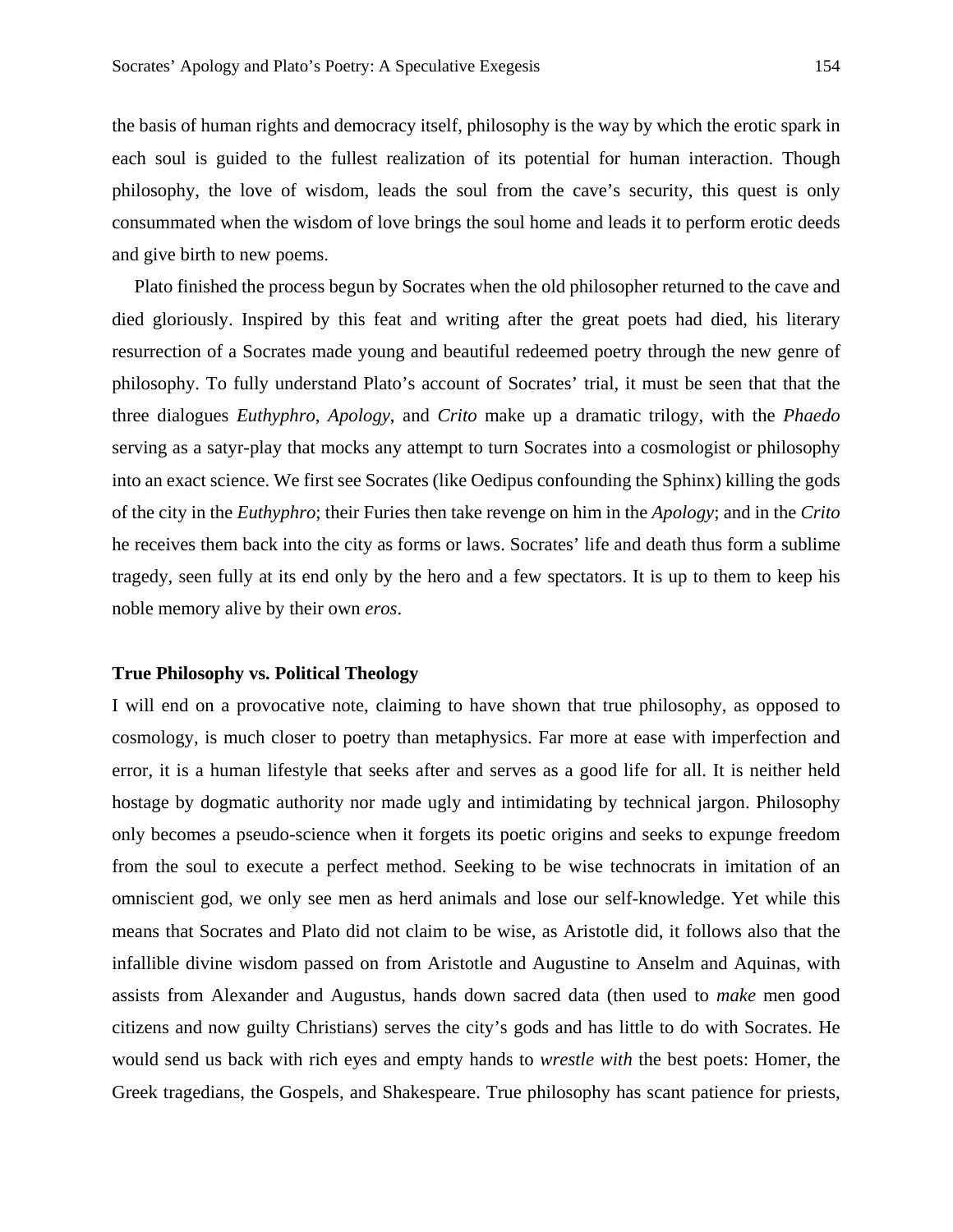power, precedents, or protocol. Unlike those who venerate the chain of transmission, its playful spirit is better able to recover and enrich the original sublime experience that was poetized.

Philosophical poetry is best exemplified by how Homer's *Odyssey* revised his *Iliad* before being turned to tragedy by Aeschylus' *Oresteia* and then finally translated to philosophy by Plato. While all these works show how the soul battles with the rage and sorrow that gave it life, the hero of the *Apology* would have shocked Achilles; Socrates looks more like Thersites than anyone else. But maybe only his valor and honesty can save the city and recover the divine. Even Achilles, who tried to sack Troy by his unaided efforts, would have admired the old man's erotic courage as he took on Athens and its Furies. Socrates' life and death inspired a new poetic genre that restored a city, once drunk on prideful rage, to philosophy. In our age, as fear-based faith allies with technocratic nihilism to raze the roots of Christian humanism, perhaps only Socratic thought and Platonic poetry can relink our souls to the Good?

## **Notes**

- 1. This line appears in Auden's "Ode to W. B. Yeats." See Auden 82.
- 2. Strauss provides the reference to Xenophon that sets Plato's *Republic* in its proper pedagogic context. See Strauss 65.
- 3. Ranasinghe, *Socrates and the Gods* 9–66.
- 4. For this tremendous insight into Hades I am greatly indebted to Eva Brann. See Brann 197– 200.
- 5. Ranasinghe, *The Soul of Socrates* 144–78.
- 6. The best explanation of this very complicated issue is found in Akenson.
- 7. Ranasinghe, *Socrates in the Underworld* 70–71 and 120.
- 8. This is the main theme of his *Confessions.* See for instance 10.50 in Augustine. Some of the best examples of Augustine's vitriolic assault on human self-control and selfknowledge are in *The City of God* 19. See Augustine 433–478.